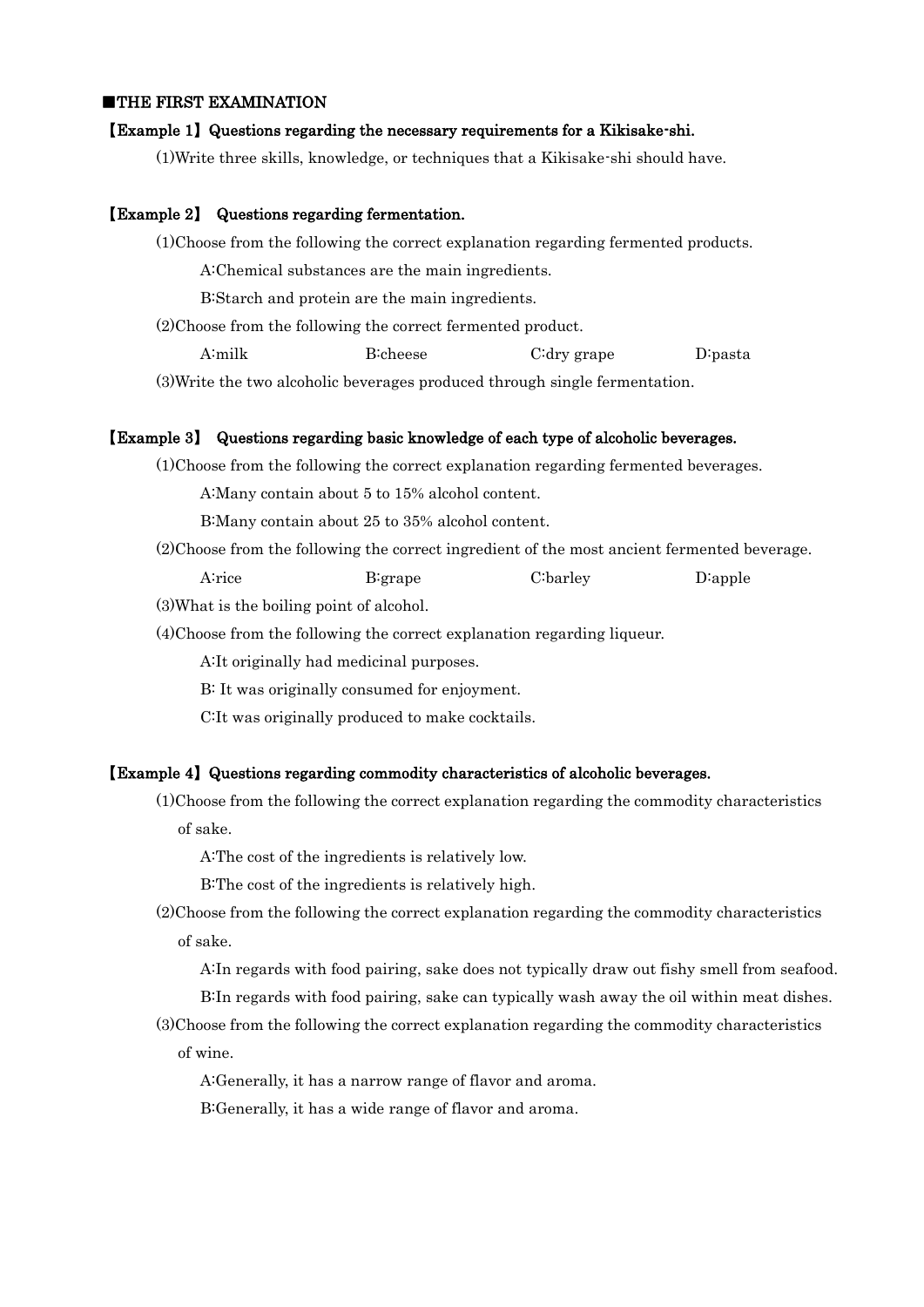(4)Choose from the following the correct alcoholic beverage that needs to be stored with moderate amount of humidity.

## 【Example 5】 Questions regarding the history of alcoholic beverages in Japan.

(1)Choose from the following the correct period of time when sake in Japan originated.

| B about 1,000 years ago |
|-------------------------|
|                         |

| C:about $1,500$ years ago | D:about $2,000$ years ago |
|---------------------------|---------------------------|
|---------------------------|---------------------------|

(2)Choose from the following the correct period of time when sake production using rice koji thought to have begun.

A:The Nara period(710-794)

B:The Sengoku & Azuchi-momoyama period(1573-1603)

C:The Edo period (1603-1868)

D:The Meiji &Taisho period(1868-1926)

(3)Choose from the following the correct production method that polishes both kojimai and kakemai, whichi was introduced during the Sengoku & Azuchi-momoyama period (1573- 1603).

| D:arabashiri<br>$C$ : ginjo<br>B:katahaku<br>A:morohaku |
|---------------------------------------------------------|
|---------------------------------------------------------|

(4)Which of the following happened in the Meiji period?

A:There was the first exportation outside of Japan.

B:The importance of water as an ingredient was recognized.

C:Monks began producing sake.

D:The first Prohibition was issued.

# 【Example 6】 Questions regarding the ingredients of sake.

(1)Choose from the following the correct rice plant that is used to produce sake.

A:Indica rice B:Japonica rice C:Javanica rice

(2)Choose from the following the correct months of the year when rice plant is planted in Japan.

|                                | A: around April to May |  |  |                               | B: around June to July                                                            |  |  |  |                                                                                     |
|--------------------------------|------------------------|--|--|-------------------------------|-----------------------------------------------------------------------------------|--|--|--|-------------------------------------------------------------------------------------|
| C: around September to October |                        |  |  | D: around January to February |                                                                                   |  |  |  |                                                                                     |
|                                |                        |  |  |                               | (3) Write the name of the white and opaque part at the center of rice in English. |  |  |  |                                                                                     |
|                                |                        |  |  |                               |                                                                                   |  |  |  | (4) Choose from the following the correct production center of the shuzo-kotekimai, |
| Hanafubuki.                    |                        |  |  |                               |                                                                                   |  |  |  |                                                                                     |

| A:Aomori prefecture                                                       |             | B: Yamagata prefecture |             |
|---------------------------------------------------------------------------|-------------|------------------------|-------------|
| C:Niigata prefecture                                                      |             | D:Hyogo prefecture     |             |
| (5)Choose from the following the correct percentage of water within sake. |             |                        |             |
| A about 60%                                                               | B:about 70% | C:about 80%            | D:about 90% |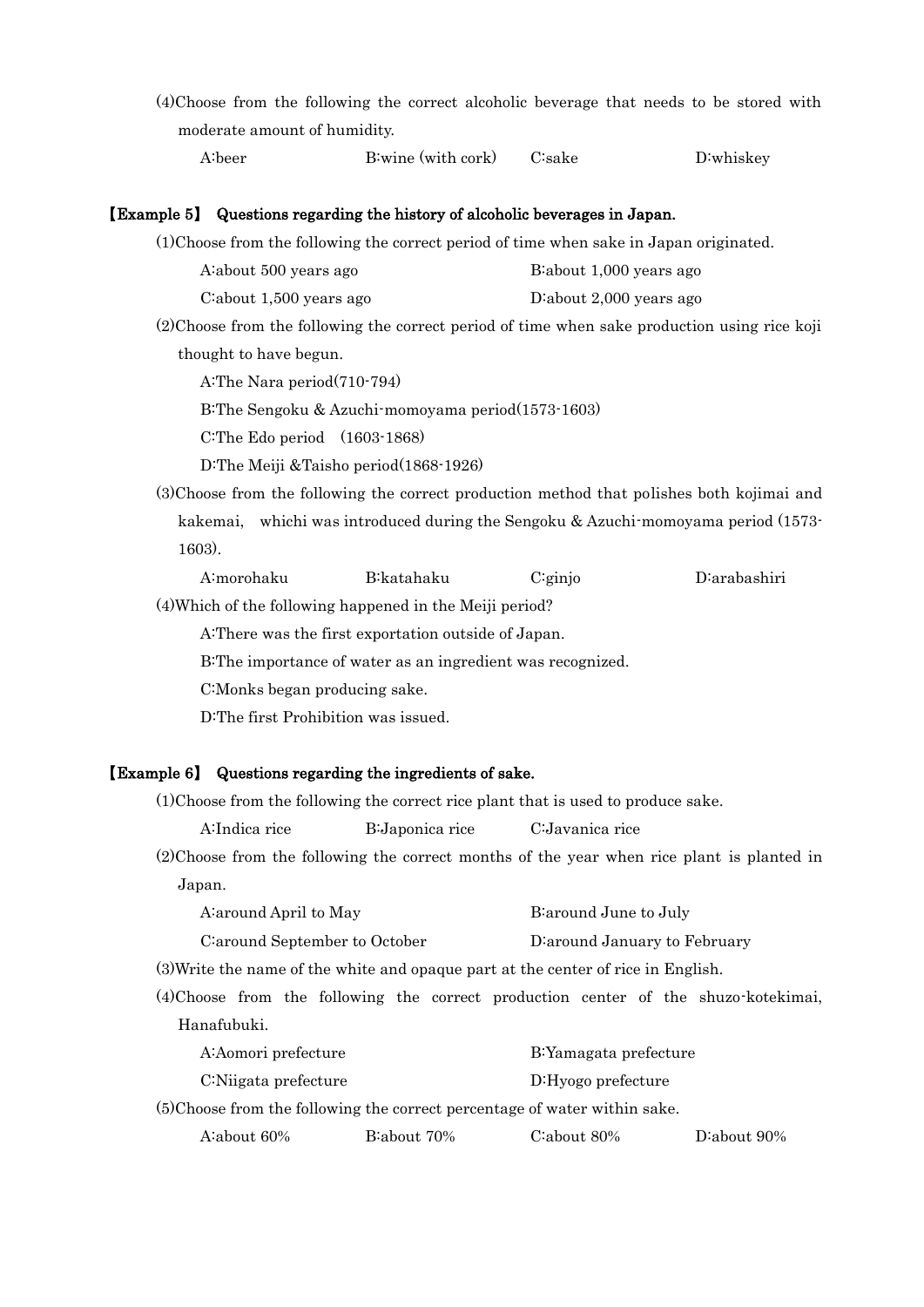## 【Example 7】Questions regarding the production method of sake.

(1)What percentage of rice is polished off when a 90% seimaibuai is indicated.

(2)Choose from the following the correct name of the machine used for rice polishing.

A:vertical rice polishing machine

B:horizontal rice polishing machine

- (3)Choose from the following the correct amount of time necessary for rice koji production (seigiku).
	- A:about 12 hours B:about 24 hours C:about 36 hours D:about 48 hours

(4)Choose from the following the correct explanation regarding sandan jikomi.

A:Ingredients are added three times over a four-day period.

B:Ingredients are added three times over a three-day period.

C:Ingredients are added three times over a two-day period.

D:Ingredients are added three times in one day.

### 【Example 8】 Questions regarding labels of sake.

| (1) Choose from the following the correct regulated percentage of koji used in tokutei meishoshu.                                                                                                                             |                  |                  |                  |
|-------------------------------------------------------------------------------------------------------------------------------------------------------------------------------------------------------------------------------|------------------|------------------|------------------|
| $A:5\%$ or more                                                                                                                                                                                                               | $B:15\%$ or more | $C:25\%$ or more | $D:50\%$ or more |
| (2) Choose from the following the correct regulated percentage of seimaibuai for junmaishu.                                                                                                                                   |                  |                  |                  |
| A: There is no regulation.                                                                                                                                                                                                    |                  | $B:70\%$ or less |                  |
| $C:60\%$ or less                                                                                                                                                                                                              |                  | $D:50\%$ or less |                  |
| $(0)$ $(1)$ $(1)$ $(1)$ $(1)$ $(1)$ $(1)$ $(1)$ $(1)$ $(1)$ $(1)$ $(1)$ $(1)$ $(1)$ $(1)$ $(1)$ $(1)$ $(1)$ $(1)$ $(1)$ $(1)$ $(1)$ $(1)$ $(1)$ $(1)$ $(1)$ $(1)$ $(1)$ $(1)$ $(1)$ $(1)$ $(1)$ $(1)$ $(1)$ $(1)$ $(1)$ $(1)$ |                  |                  |                  |

(3)Choose from the following the correct explanation regarding rice variety.

A:Labeling of the rice variety is mandatory.

B:Labeling of the rice variety is voluntary.

C:Labeling of the rice variety is prohibited.

(4)State the definition of Seishu (sake) under the Japanese Liquor Tax Law.

## ■THE SECOND EXAMINATION

# 【Example 1】Questions regarding the category of sake.

(1)Choose from the following the correct category of sake with fruity aroma and fresh flavor. A:Kun-shu B:So-shu C:Jun-shu D:Juku-shu

## 【Example 2】Questions regarding the serving of the sakes.

(1)Write three cautions when storing sake.

(2)State three cautions when serving sake through isshobin.

(3)Choose from the following the most appropriate sake ware for kun-shu.

- A:small choko B:flute glass
- C:Guinomi D:Burgundy wine glass

(4)Choose from the following the correct category of sake that suits traditional sake wares and sake wares with wide shape.

| B:So-shu<br>A:Kun-shu | C:Jun-shu | D:Juku-shu |
|-----------------------|-----------|------------|
|-----------------------|-----------|------------|